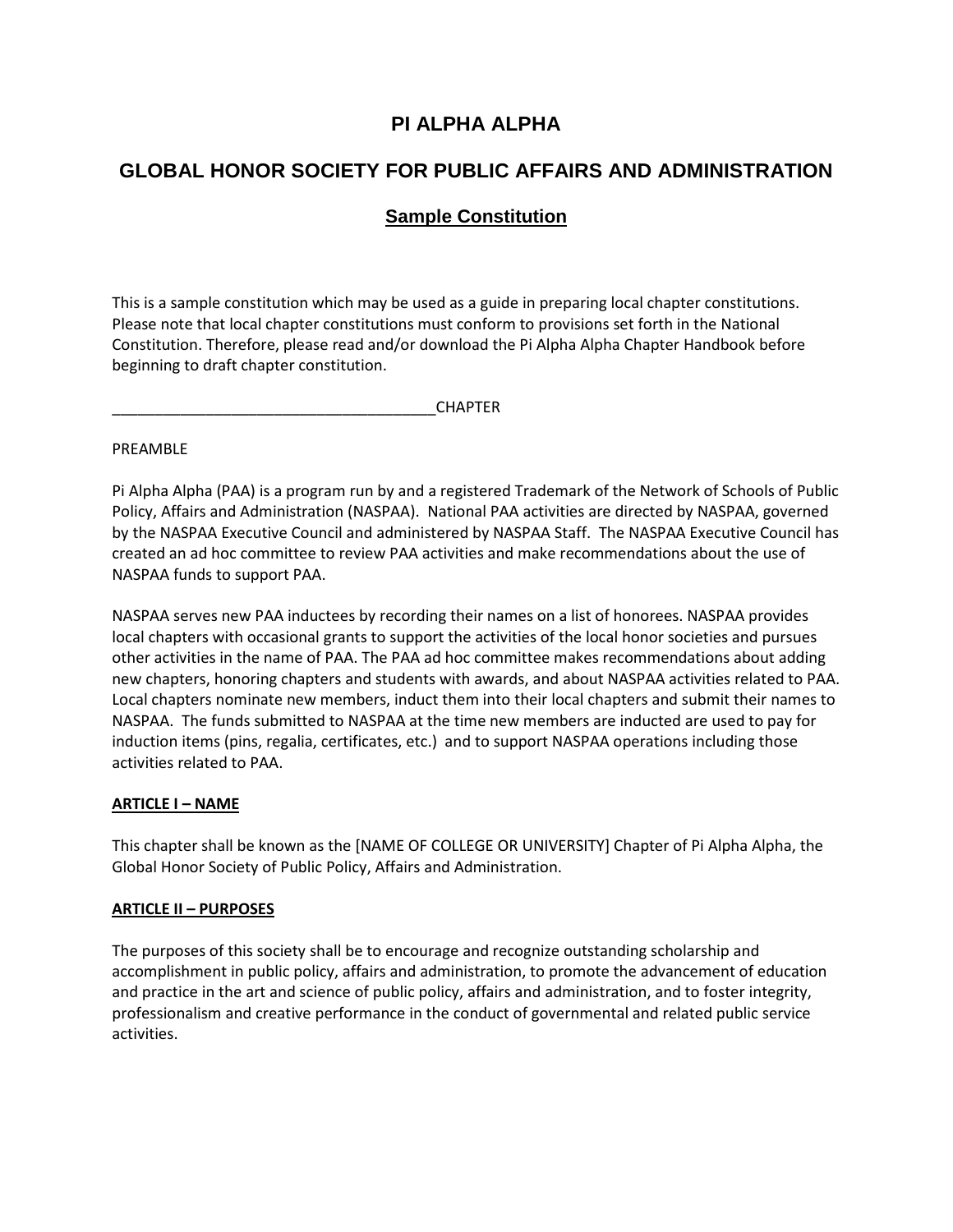#### **ARTICLE III – MEMBERSHIP**

#### SECTION 1 – QUALIFICATIONS

Membership shall be limited to those of academic excellence and achievement and/or distinguished public service who are or have been enrolled or teach in public policy, public affairs or public administration programs, or who serve or have served in the public service.

#### SECTION 2 – CLASSES OF MEMBERSHIP

Membership shall be limited to those who demonstrate academic excellence in public policy, affairs and administration programs in NASPAA member schools and/or distinguished public service, and who fall within the following classes: student, alumni, faculty, and honorary. All membership is global membership with local chapter affiliation where appropriate.

- A. Student Membership
	- 1. Undergraduate Students

Candidates for undergraduate degrees who rank in the upper ten percent of their graduating class may be inducted provided that:

(a) they have completed 15 semester hours of course work required for the public policy, public affairs or public administration major or its equivalent

(b) they have maintained an average grade of 3.7 on a scale of 4.0 (A GPA of 3.67 or above can be rounded up to qualify) in all courses included in the major in public policy, public affairs and public administration, and at least a 3.0 in all other course work;

(c) they have met the requirements of (a) and (b) above and are in the last semester or quarter of their junior year.

2. Transfer Students

Transfer students who meet the qualifications for undergraduate membership may be inducted after they have completed a minimum of one full year of course work in the school or college to which they transfer and in which the chapter is located.

3. Master's Degree Students

A graduate student may be inducted from among the master's degree students who have maintained a GPA of at least 3.7 for 50 percent of the required course work (a minimum of 18 semester hours or 27 quarter hours). A GPA of 3.67 or above can be rounded up to qualify. There is no restriction to the number who may be inducted.

4. Doctoral Students

Doctoral students who meet the requirements for Pi Alpha Alpha master's degree student membership or who have completed all the requirements for the MPP, MPA or its equivalent, may be inducted without restriction as to number.

#### B. Alumni Membership

Those who meet all the requirements of student membership but who have graduated before induction by a local chapter may be inducted as alumni members. Student members shall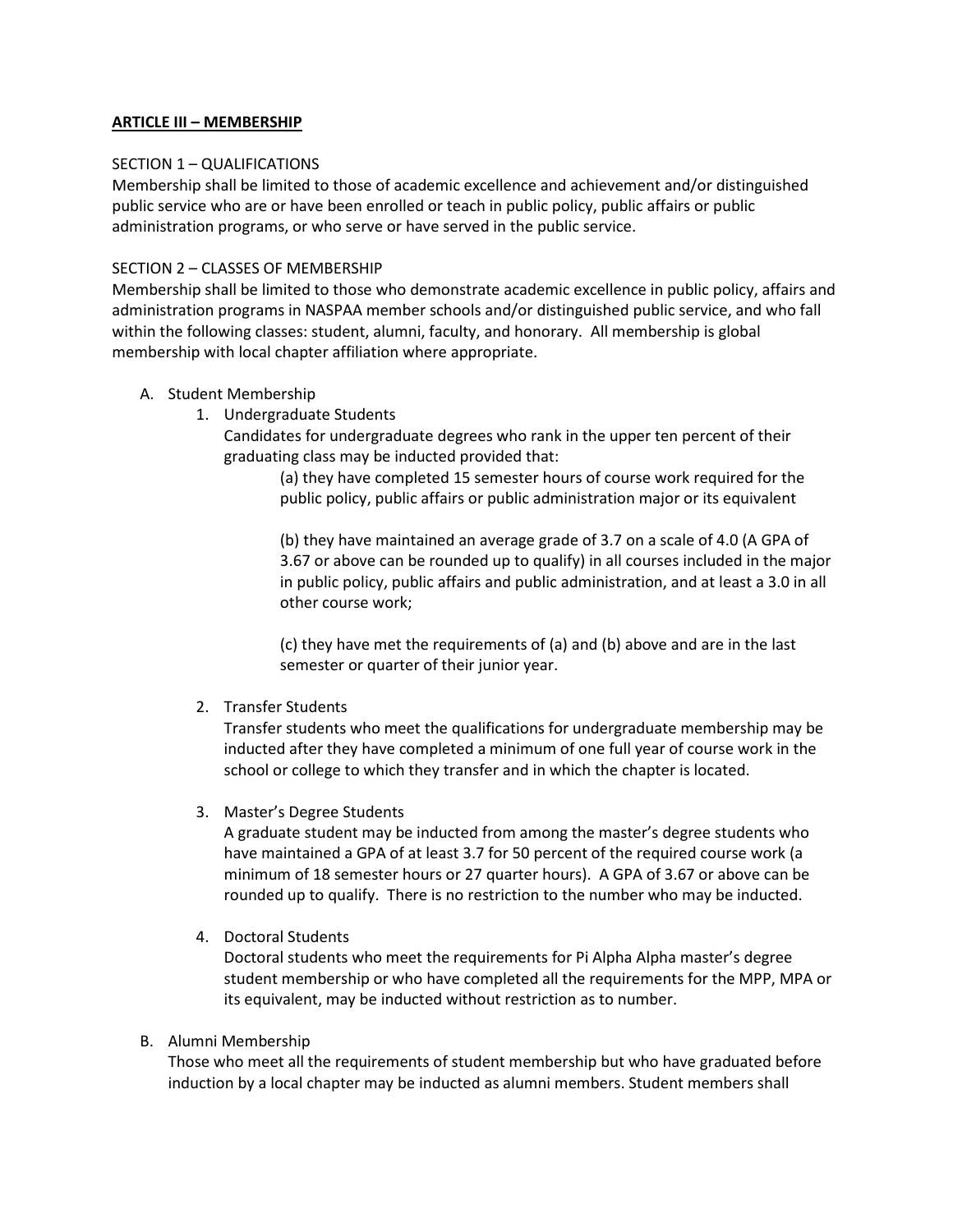become alumni members upon graduation. If an alumni member relocates to a city where there is another chapter, s/he may also affiliate with the other chapter.

C. Faculty Membership

Any full-time member of a NASPAA member institution faculty offering course work in public policy, affairs or administration degree program at which a Pi Alpha Alpha chapter is located, may be elected to faculty membership by such local chapter.

## D. Honorary Membership

1. Local Honorary

Any person who has achieved distinction in public policy, public affairs or public administration and who possess the distinguished qualities that Pi Alpha Alpha foster may be inducted to honorary membership in a local chapter. Local chapters may induct as many as two individuals per year without express approval of the NASPAA Pi Alpha Alpha Special Ad Hoc Committee. Prior to induction of more than two honorary members, the local chapter must request and receive approval by the Ad Hoc Committee.

2. National Honorary

A person who has made a particularly distinguished contribution to public policy, public affairs or public administration through practice or education may be inducted to national honorary membership.

## SECTION 3 – NOMINATION FOR MEMBERSHIP

A. Membership

The [NAME OF COLLEGE OR UNIVERSITY] Chapter shall have a nominating committee which shall consist of three members, two of whom shall be members of the full-time faculty teaching in the public policy, public affairs or public administration program of this university or college. The nominating committee will review students who are academically eligible for membership. They may wish to determine if the students are free from any disciplinary judgments before nominating them for membership.

# B. National Honorary Membership

The National Council and local chapters may nominate candidates for national honorary membership. The selection of the national honorees will be made by a majority vote of the national executive committee at the Annual Conference of NASPAA or as prescribed by Ad Hoc Committee policy.

#### SECTION 4 – DUES

Each fellow shall pay such initiation fees and annual dues as may be prescribed by the [NAME OF COLLEGE OR UNIVERSITY] Chapter and/or the NASPAA Pi Alpha Alpha Special Ad Hoc Committee.

#### SECTION 5 – TRANSFER OF STUDENTS FELLOW

A student fellow of the Global Society, in good standing, who transfers to [NAME OF COLLEGE OR UNIVERSITY] and meets the appropriate requirements above, shall enjoy all the rights and privileges of this Chapter but shall be considered an official member of the chapter in which the student was inducted.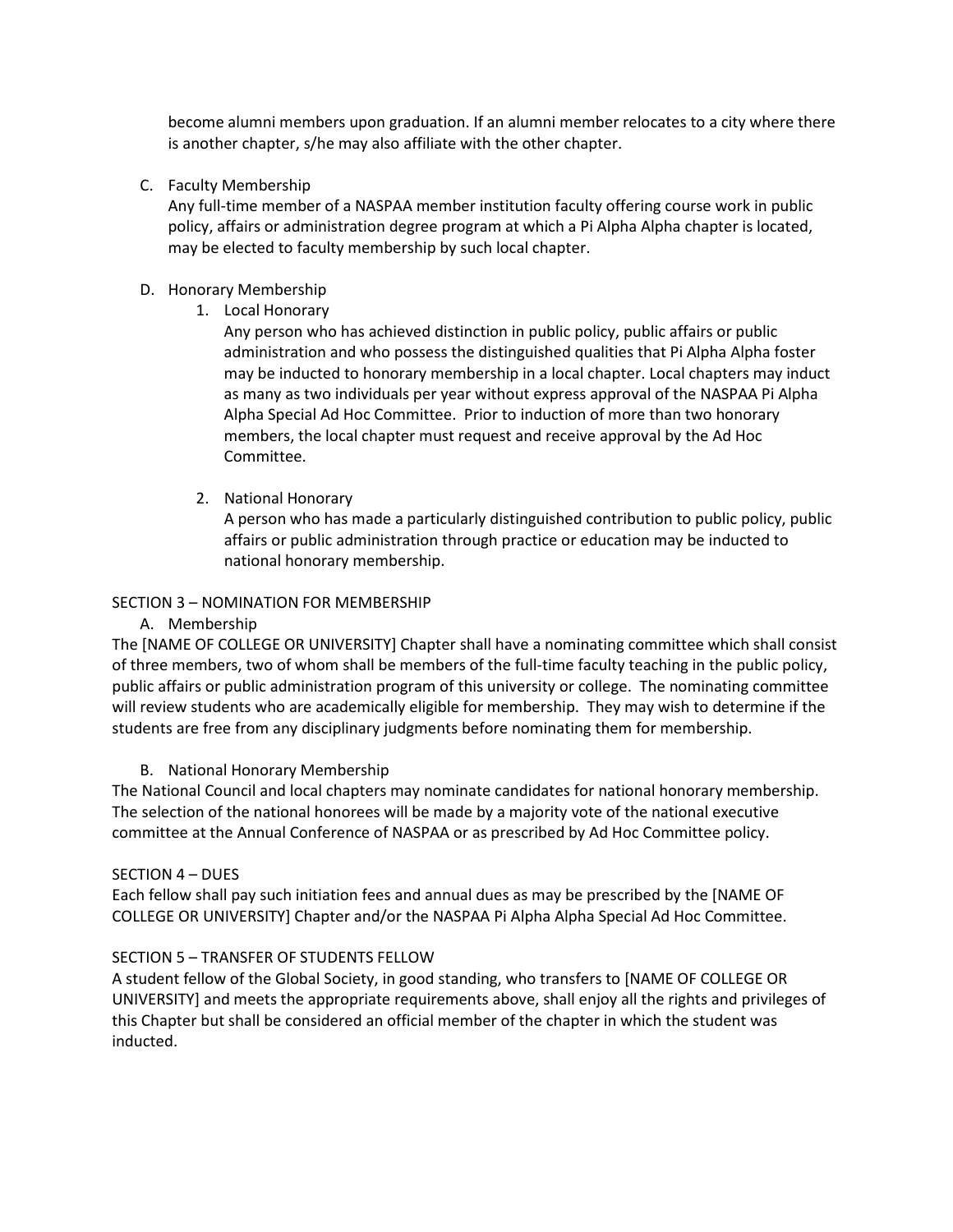## **ARTICLE IV – LOCAL ORGANIZATION**

#### SECTION 1 – OFFICERS

The officers of the [NAME OF COLLEGE OR UNIVERSITY] Chapter shall be a president, a vice-president, a secretary, treasurer, and a chapter Advisor. [There may be a secretary-treasurer if the local chapter desires. Also, there may be such other officers as are deemed necessary for the efficient operation of the local chapter, e.g., historian, parliamentarian, etc.] All officers shall perform duties as prescribed by this Chapter and in accordance with procedures established by the NASPAA Pi Alpha Alpha Special Ad Hoc Committee.

## A. President

The President shall preside at all meetings and serve as the official representative of this Chapter. The President shall be elected by the membership from among the student and faculty members.

## B. Vice-President

The Vice-President shall serve in the capacity of the President during such times as he/she may be absent and perform other duties as directed by this chapter. The Vice-President shall be elected by the membership from among the student and faculty members.

## C. Secretary

The Secretary shall act as President during the absence of the President and the Vice-President and shall keep the official minutes of this Chapter and perform other duties as normally are associated with this office. The Secretary shall be elected by the membership from among the student and faculty members.

#### D. Treasurer

The Treasurer shall collect the dues and perform such other duties as normally are associated with this office. The Treasurer shall be elected by the membership from among the student and faculty members.

#### E. Chapter Advisor

The Chapter Advisor shall be chosen by the chapter from amongst the faculty or staff. The Chapter Advisor may be the NASPAA Principal Representative and/or the Treasurer of this Chapter.

F. Elections

Officers, except the Chapter Advisor, shall be elected annually and shall assume their offices following their election. A majority of the membership shall be required for the election. Should a vacancy occur in any office, except the Chapter Advisor, it shall be filled by special election.

#### SECTION 2 - MEETINGS

Regular meetings of the [NAME OF COLLEGE OR UNIVERSITY] Chapter shall be conducted at least biannually, at the beginning of the Fall and Spring academic terms. Special meetings may be called by the President or Chapter Advisor.